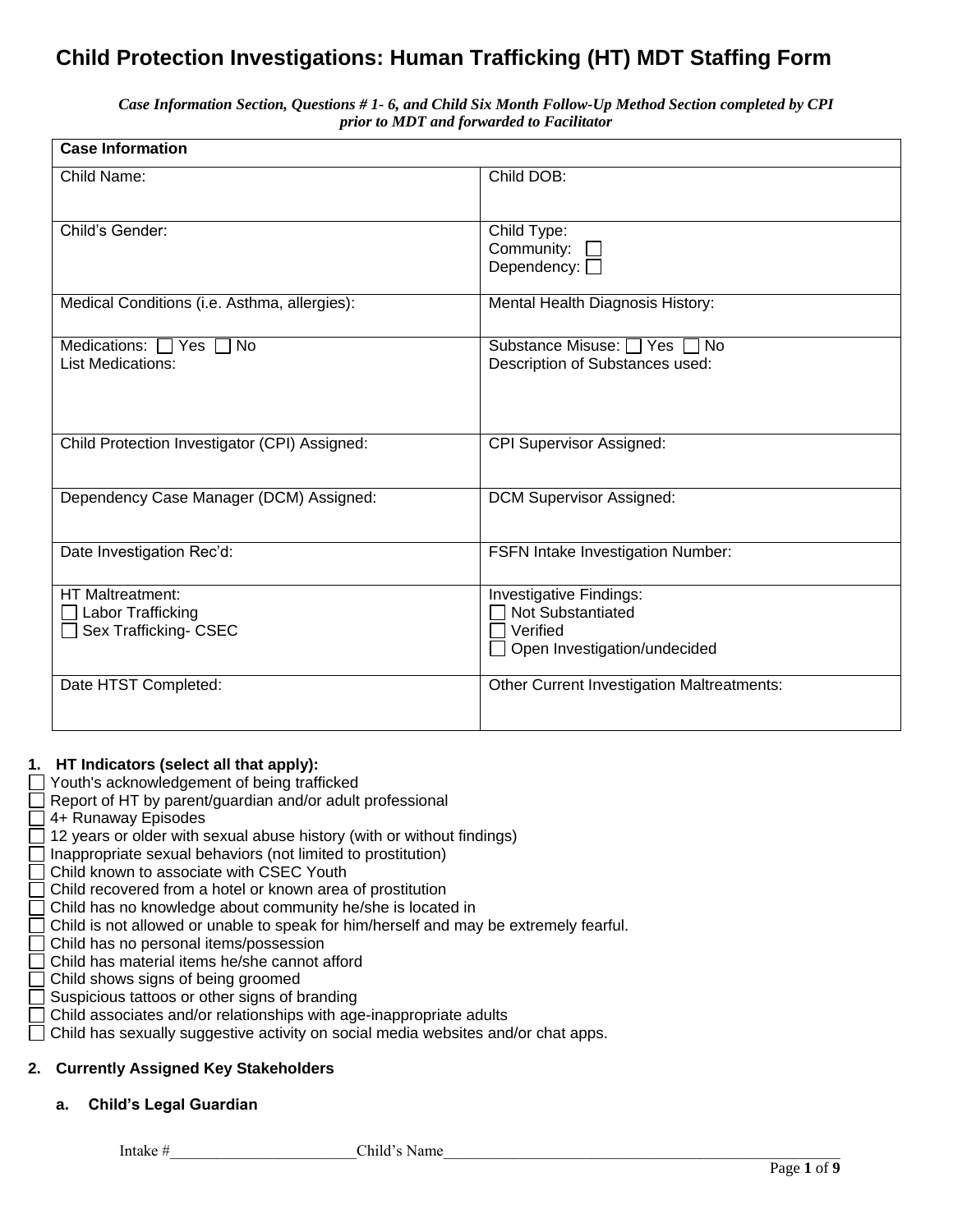| b. Criminal Law Enforcement (LE) Investigator Assigned: Ves No<br>LE Agency/Name/Email: |
|-----------------------------------------------------------------------------------------|
|                                                                                         |
| c. Therapist Assigned: $\Box$ Yes $\Box$ No                                             |
| <b>d.</b> Guardian Ad Litem (GAL) Assigned: $\Box$ Yes $\Box$ No                        |
| <b>e.</b> Child's Attorney Assigned: $\Box$ Yes $\Box$ No                               |
|                                                                                         |
|                                                                                         |
| Child's Attorney Name/email (Immigration Court): ________________________________       |
| f. Child Advocate Assigned: $\Box$ Yes $\Box$ No                                        |
| g. Child Mentor Assigned: $\Box$ Yes $\Box$ No                                          |
| h. Juvenile Probation Officer (JPO) Assigned: Ves No                                    |
| 3. List Child's Criminal History:                                                       |
| 4. Prior Investigations:                                                                |
| 5. Summary of HT Concerns:                                                              |
|                                                                                         |
| 6. Other concerns to be addressed:                                                      |
|                                                                                         |

Intake #\_\_\_\_\_\_\_\_\_\_\_\_\_\_\_\_\_\_\_\_\_\_\_\_Child's Name\_\_\_\_\_\_\_\_\_\_\_\_\_\_\_\_\_\_\_\_\_\_\_\_\_\_\_\_\_\_\_\_\_\_\_\_\_\_\_\_\_\_\_\_\_\_\_\_\_\_\_

 $\overline{a}$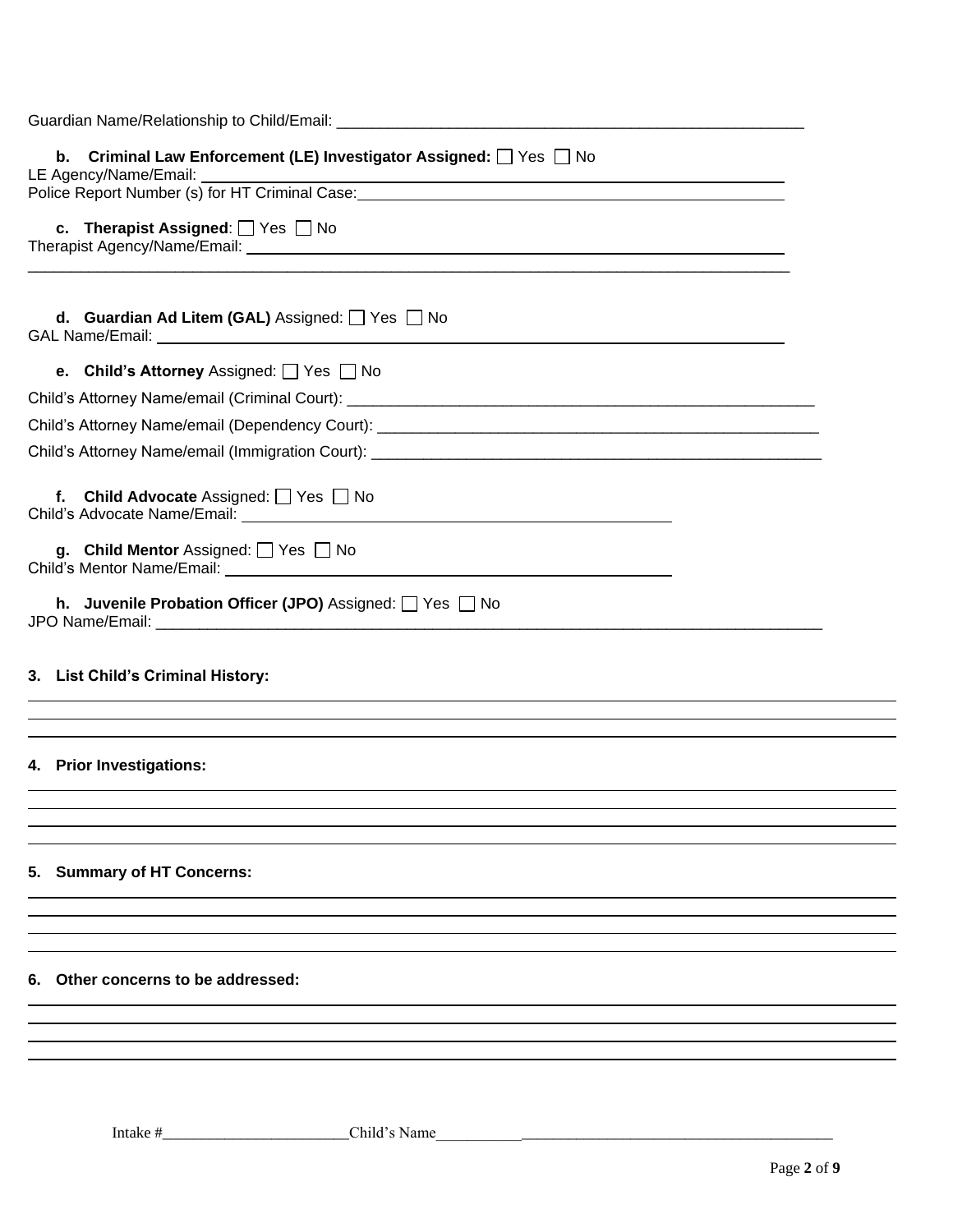#### **Child's Service Plan Referral Summary** *Questions #7-17 completed by HT MDT Facilitator*

| Explain:   |                                        |                                                                                                                                                                            | 7. Crisis Intervention Services (i.e. forensic exam, counseling intake appointment, GYN, transportation): $\Box$ Yes $\Box$ No<br><u> 1989 - Jan Samuel Barbara, margaret a shekara 1989 - Andrea Samuel Barbara, marka 1989 - Andrea Samuel Barbar</u> |  |
|------------|----------------------------------------|----------------------------------------------------------------------------------------------------------------------------------------------------------------------------|---------------------------------------------------------------------------------------------------------------------------------------------------------------------------------------------------------------------------------------------------------|--|
|            |                                        | 8. General Counseling and/or Victim- Witness Counseling: Ves No                                                                                                            |                                                                                                                                                                                                                                                         |  |
|            |                                        |                                                                                                                                                                            |                                                                                                                                                                                                                                                         |  |
|            |                                        |                                                                                                                                                                            | 9. Comprehensive Assessment (i.e. most recent Safe Home Treatment Notes, CBHA, Psychological): $\Box$ Yes $\Box$ No<br>Explain (recommendations): explorer and the explorer of the explaint (recommendations):                                          |  |
|            | 10. Behavioral Health Services: Yes No |                                                                                                                                                                            |                                                                                                                                                                                                                                                         |  |
|            | 11. Recreational Activities: Yes No    |                                                                                                                                                                            |                                                                                                                                                                                                                                                         |  |
|            | 12. Child Enrolled in School: Yes No   |                                                                                                                                                                            |                                                                                                                                                                                                                                                         |  |
|            |                                        | 13. General needs being met (food, clothing, supplies, infant care): $\Box$ Yes $\Box$ No<br>Explain: explain:                                                             |                                                                                                                                                                                                                                                         |  |
| 14. Other: |                                        |                                                                                                                                                                            |                                                                                                                                                                                                                                                         |  |
|            | 1- 0-1 Episodes                        | <b>15a. Will They Stay Put?</b> $\Box$ Yes $\Box$ No $\Box$ Not likely $\Box$ Most likely<br>1. Runaway History (with "running" defined as >8 hours, whereabouts unknown): | 15. Level of Placement Tool completed: Wes Who WA (If yes, skip to 15f below. If no, answer questions 15a-15f)                                                                                                                                          |  |
|            |                                        |                                                                                                                                                                            |                                                                                                                                                                                                                                                         |  |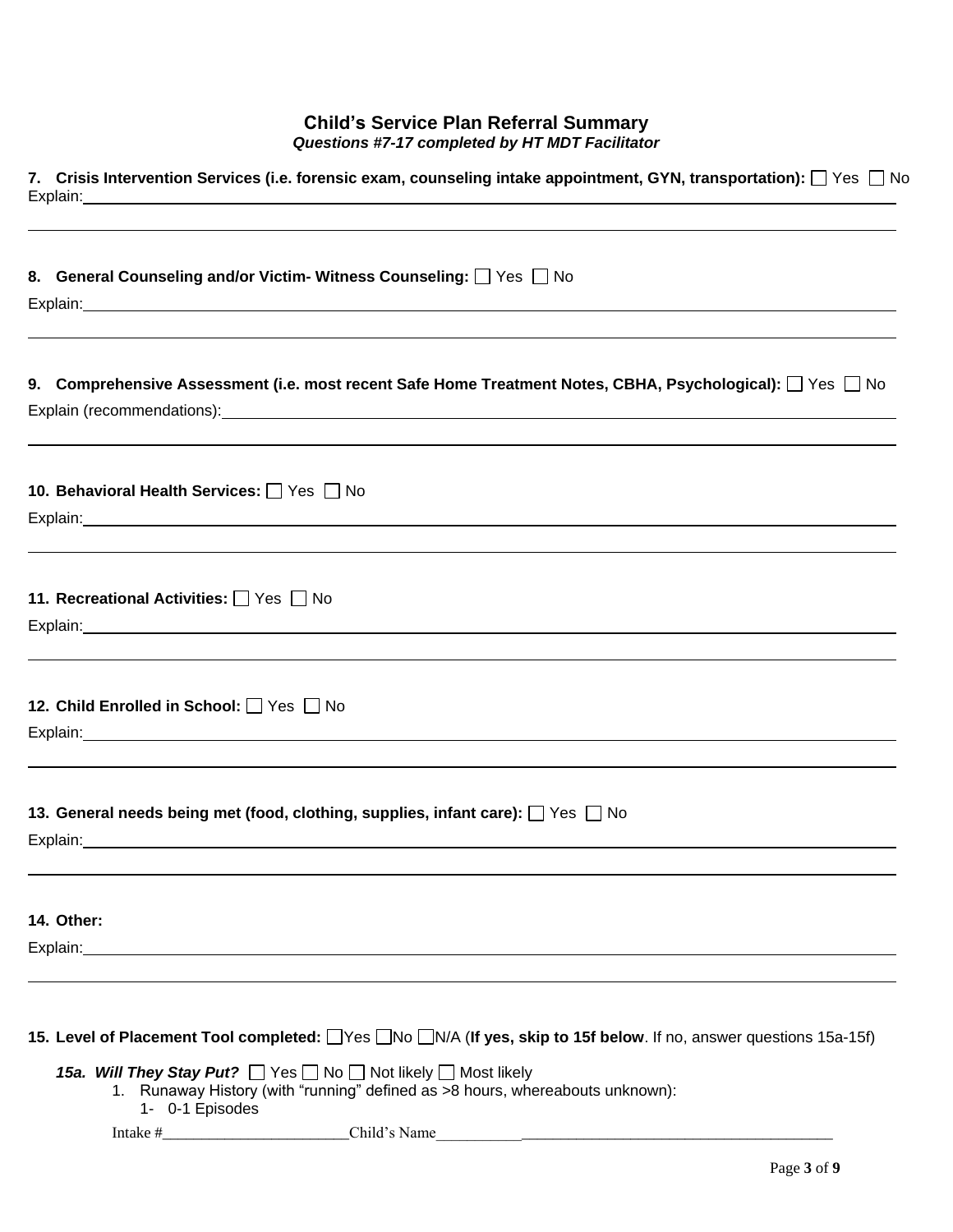- 2- 2 Episodes
- 3- 3 Episodes
- 4- 4 and over episodes
- 2. Foster Care History:
	- 1- No prior foster care placement OR no disruptions in placement due to child's behavior.
	- 2- No disruptions in placement due to child's behavior in last six months; Youth open to foster care option.
	- 3- History of multiple failed foster placements; loss of placement due to child's behavior in last six months.
- 3. Gang Involvement:
	- 1- No active gang involvement.
	- 2- Suspected affiliation with gang, but no clear signs (tattoos, branding, clothing); no evidence of familial gang involvement.
	- 3- Evidence of familial involvement in gang, but youth denies involvement.
	- 4- Active gang involvement.
- 4. Pimp Involvement:
	- 1- No close pimp involvement.
	- 2- Associated with pimp but denies emotional attachment.
	- 3- Close pimp involvement; Pimp looking for survivor; Survivor highly attached to pimp, describes pimp as boyfriend; deep bonds with exploiter.
- 5. Drug Involvement:
	- 1- No, or minimal, drug and alcohol use.
	- 2- Occasional drug use.
	- 3- Regular drug use.
	- 4- Daily narcotic drug use with addiction.

### **15b. Will They Disrupt?**  $\Box$  Yes  $\Box$  No  $\Box$  Not likely  $\Box$  Most likely

- 6. Behavior Status:
	- 1- No daily behavioral outbursts
	- 2- Intermittent behavioral outbursts, can be deescalated
	- 3- Multiple daily behavioral incidents, needs strict individualized behavior plan with high need for consistent and frequent reinforcement and supervision
	- 4- Dangerous acting out; Possible restraint needed; history of fire setting and/or animal cruelty.
- 7. Psychiatric History:
	- 1- No previous psychiatric history, no medications
	- 2- Psychiatric diagnosis, no medication
	- 3- Psychiatric diagnosis, on psychotropic medication
	- 4- Psychiatric diagnosis, noncompliant with psychotropic medication.
- 8. Danger to Self or Others:
	- 1- No thoughts of suicide or harming others, no history of gestures.
	- 2- Passive suicidal thoughts; passive thoughts of hurting others.
	- 3- Suicidal or homicidal thoughts, no gestures, no plan.
	- 4- Actively suicidal or homicidal with gestures; aggressive, assaultive, threatening; actively recruiting peers to go to exploiter.
- 9. Recruiting:
	- 1- Client not a risk to recruit others into trafficking within the facility.
	- 2- Client suspecting of recruiting others into trafficking in the past.
	- 3- Client has a history of recruiting others, has been caught eloping with others out of a placement.

#### **15c. Are They Ready?**  $\Box$  Yes  $\Box$  No  $\Box$  Not likely  $\Box$  Most likely

- 10. Motivation to change:
	- 1- **Maintenance**: Maintaining behavior change that is now integrated into the person's life.
	- 2- **Action/Willpower**: Making the change and living the new behaviors.
	- 3- **Preparation/Determination**: Taking steps and getting ready to change.
	- 4- **Contemplation**: Acknowledging that there is a problem but struggling with ambivalence. Weighing pros and cons, and benefits and barriers to change.
	- 5- **Pre-contemplation**: Avoidance. Not seeing a problem behavior, or not considering change.
- 11. Medical Stability: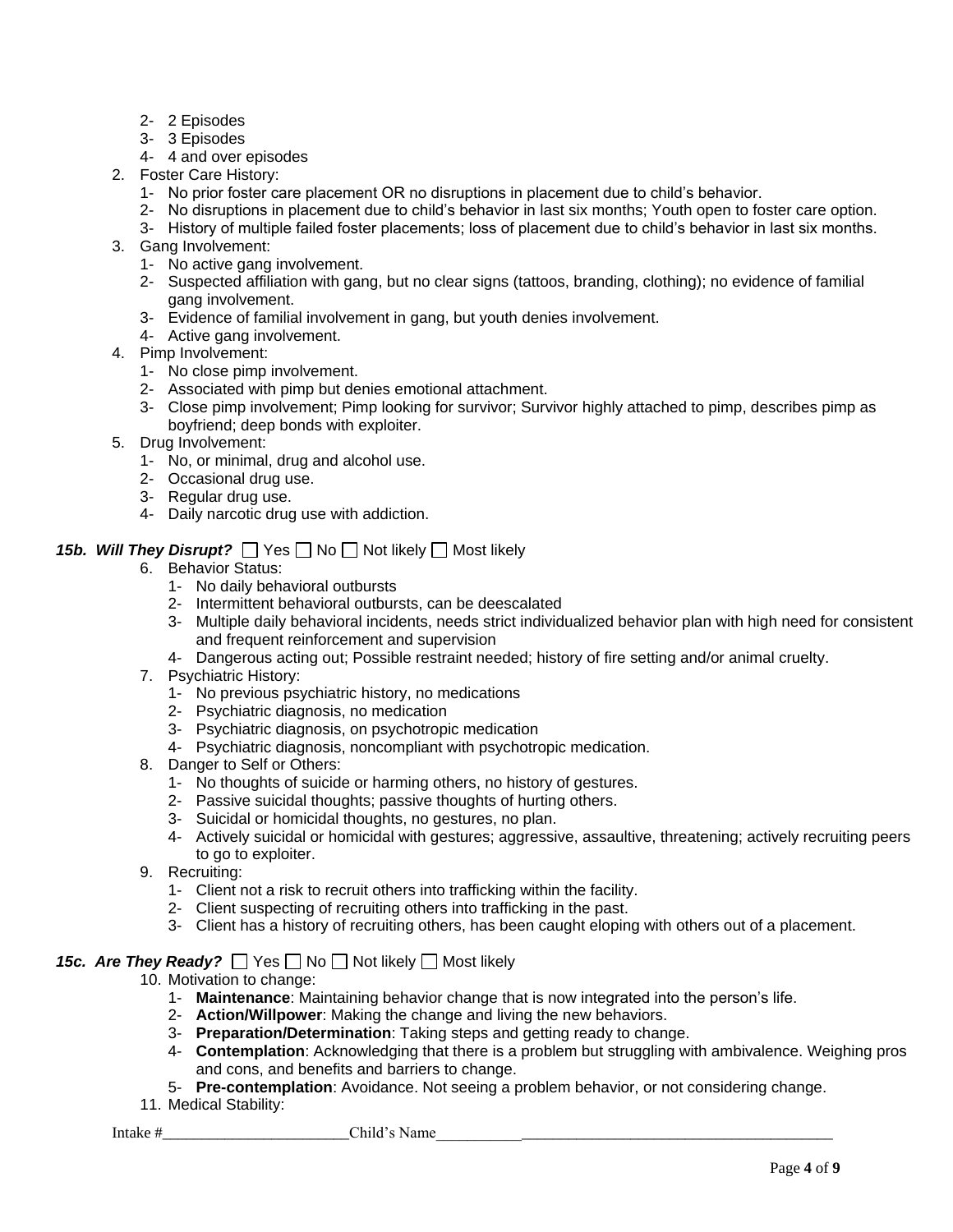- 1- No immediate medical concerns.
- 2- Neglected preventive medical issues requiring outpatient attention when possible.
- 3- Chronic medical conditions requiring outpatient care as soon as possible.
- 4- Acute medical illness or trauma requiring immediate medical care.

#### *15d. Is there School, Community, and Family Supports?*

12. Educational involvement:

- 1- History of consistent school involvement and attendance.
- 2- Consistent school attendance but poor grades/ test scores.
- 3- History of school failure, inconsistent attendance.
- 4- No school involvement, truant or has dropped out of school.
- 13. Family support:
	- 1- Parent/caregiver involved, want child in home, willing to be actively involved in treatment.
	- 2- Parent/caregiver involved, regular contact, moderate dysfunction, open to treatment.
	- 3- Minimal caregiver involvement, low level of support, marked family dysfunction
	- 4- No parental/caregiver figures involved, or family involved in criminal behavior.
- 14. Community Support:
	- 1- The youth resides in neighborhood with high level of afterschool activities, job opportunities, and recreational choices.
	- 2- The youth resides in neighborhood with moderate number of afterschool activities, job opportunities, and recreational choices.
	- *3-* The youth resides in neighborhood with low opportunity, few choices for recreational activities and jobs*.*

#### *15e. Placement Location Considerations*

- 15. Legal:
	- 1- There is no legal case pending.
	- 2- There is a legal case pending and legal/law enforcement needs access to client.
- 16. Peer Cohort:
	- 1- There are no peer issues for placement.
	- 2- There are peers involved in the trafficking, and these peers cannot be placed in same setting; peers share exploiter or pimp.

17. Danger:

- 1- There is no consideration of danger in placement. Trafficker is not a threat for any reason.
- 2- Client has been threatened by exploiter, is in danger; exploiter is looking for client.

\_\_\_\_\_\_\_\_\_\_\_\_\_\_\_\_\_\_\_\_\_\_\_\_\_\_\_\_\_\_\_\_\_\_\_\_\_\_\_\_\_\_\_\_\_\_\_\_\_\_\_\_\_\_\_\_\_\_\_\_\_\_\_\_\_\_\_\_\_\_\_\_\_\_\_\_\_\_\_\_\_\_\_\_\_\_\_\_\_\_\_\_\_\_\_\_\_\_\_\_ \_\_\_\_\_\_\_\_\_\_\_\_\_\_\_\_\_\_\_\_\_\_\_\_\_\_\_\_\_\_\_\_\_\_\_\_\_\_\_\_\_\_\_\_\_\_\_\_\_\_\_\_\_\_\_\_\_\_\_\_\_\_\_\_\_\_\_\_\_\_\_\_\_\_\_\_\_\_\_\_\_\_\_\_\_\_\_\_\_\_\_\_\_\_\_\_\_\_\_\_ \_\_\_\_\_\_\_\_\_\_\_\_\_\_\_\_\_\_\_\_\_\_\_\_\_\_\_\_\_\_\_\_\_\_\_\_\_\_\_\_\_\_\_\_\_\_\_\_\_\_\_\_\_\_\_\_\_\_\_\_\_\_\_\_\_\_\_\_\_\_\_\_\_\_\_\_\_\_\_\_\_\_\_\_\_\_\_\_\_\_\_\_\_\_\_\_\_\_\_\_

\_\_\_\_\_\_\_\_\_\_\_\_\_\_\_\_\_\_\_\_\_\_\_\_\_\_\_\_\_\_\_\_\_\_\_\_\_\_\_\_\_\_\_\_\_\_\_\_\_\_\_\_\_\_\_\_\_\_\_\_\_\_\_\_\_\_\_\_\_\_\_\_\_\_\_\_\_\_\_\_\_\_\_\_\_\_\_\_\_\_\_\_\_\_\_\_\_\_\_\_ **\_\_\_\_\_\_\_\_\_\_\_\_\_\_\_\_\_\_\_\_\_\_\_\_\_\_\_\_\_\_\_\_\_\_\_\_\_\_\_\_\_\_\_\_\_\_\_\_\_\_\_\_\_\_\_\_\_\_\_\_\_\_\_\_\_\_\_\_\_\_\_\_\_\_\_\_\_\_\_\_\_\_\_\_\_\_\_\_\_\_\_\_\_\_\_\_\_\_\_\_ \_\_\_\_\_\_\_\_\_\_\_\_\_\_\_\_\_\_\_\_\_\_\_\_\_\_\_\_\_\_\_\_\_\_\_\_\_\_\_\_\_\_\_\_\_\_\_\_\_\_\_\_\_\_\_\_\_\_\_\_\_\_\_\_\_\_\_\_\_\_\_\_\_\_\_\_\_\_\_\_\_\_\_\_\_\_\_\_\_\_\_\_\_\_\_\_\_\_\_\_**

#### *Other considerations (factors that must be considered in level and location of placement):*

#### *15f. Recommendations from Tool*\_\_\_\_\_\_\_\_\_\_\_\_\_\_\_\_\_\_\_\_\_\_\_\_\_\_\_\_\_\_\_\_\_\_\_\_\_\_\_\_\_\_\_\_\_\_\_\_\_\_\_\_\_\_\_\_\_\_\_\_\_\_\_\_\_\_\_\_\_\_\_

#### **16. Safe Home or Safe Foster Home Placement Recommended:**  $\Box$  Yes  $\Box$  No

Child's Current Placement Name:

If No, Child Placement Type (i.e. in home, STGH, Foster Home, SIPP, DJJ): Services provided in Child's Current Placement: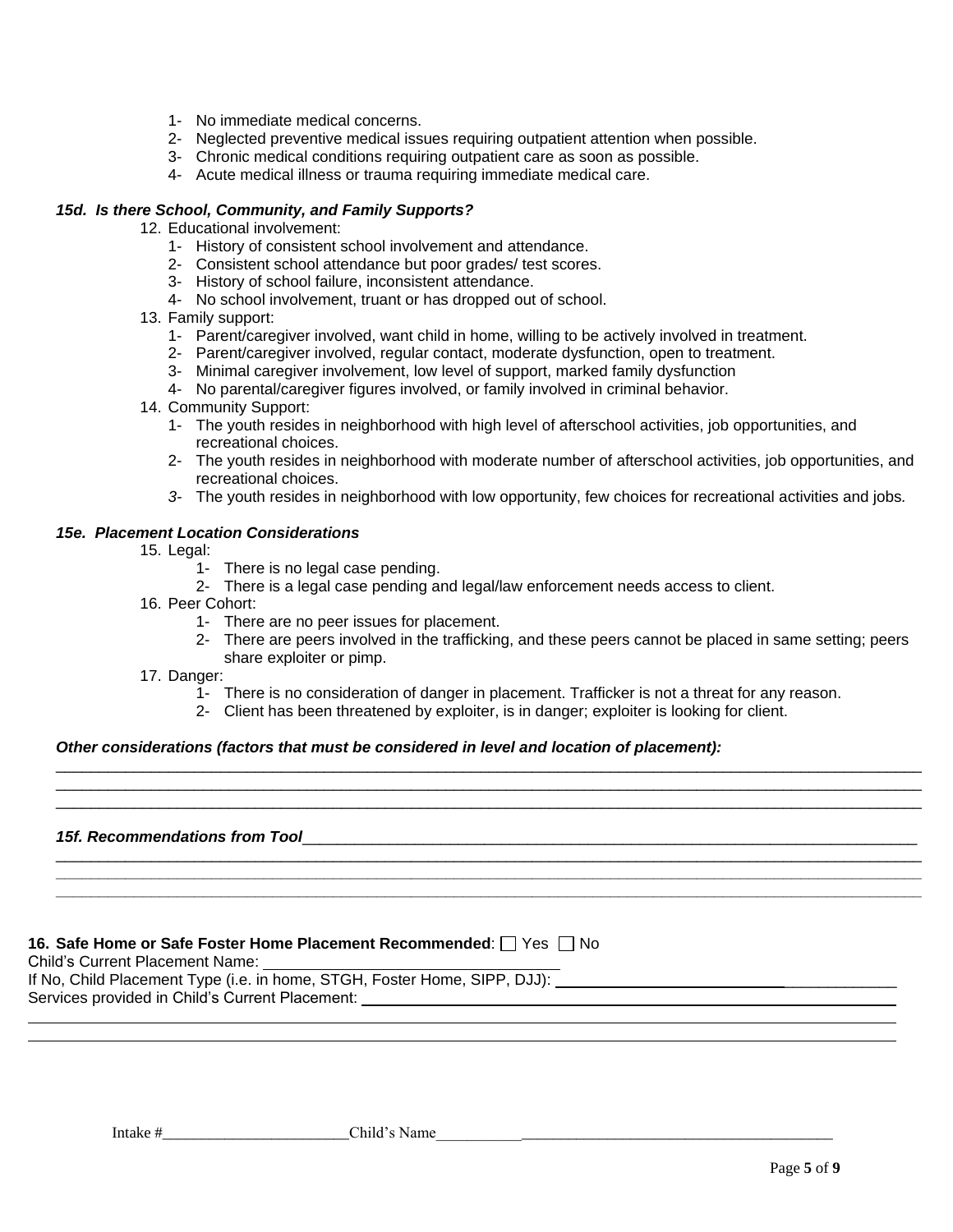## **17. Plan for further action:**

| Action:                                                                                                                                                                | Person Responsible: | Action Due Date: |
|------------------------------------------------------------------------------------------------------------------------------------------------------------------------|---------------------|------------------|
| Referred Service provider and contact info:                                                                                                                            |                     |                  |
|                                                                                                                                                                        |                     |                  |
|                                                                                                                                                                        |                     |                  |
|                                                                                                                                                                        |                     |                  |
|                                                                                                                                                                        |                     |                  |
|                                                                                                                                                                        |                     |                  |
|                                                                                                                                                                        |                     |                  |
|                                                                                                                                                                        |                     |                  |
|                                                                                                                                                                        |                     |                  |
|                                                                                                                                                                        |                     |                  |
|                                                                                                                                                                        |                     |                  |
|                                                                                                                                                                        |                     |                  |
| <b>Other Actions:</b>                                                                                                                                                  |                     |                  |
|                                                                                                                                                                        |                     |                  |
|                                                                                                                                                                        |                     |                  |
|                                                                                                                                                                        |                     |                  |
|                                                                                                                                                                        |                     |                  |
|                                                                                                                                                                        |                     |                  |
|                                                                                                                                                                        |                     |                  |
|                                                                                                                                                                        |                     |                  |
|                                                                                                                                                                        |                     |                  |
| SB 852 (PG 3 of 28 (2)): The results of the HTST, MDT Staffing, and actions                                                                                            |                     |                  |
| taken as a result of the assessment must be included in the disposition hearing<br>or next judicial review of the child. At each subsequent judicial review, the court |                     |                  |
| must be advised in writing of the status of the child's placement, with special                                                                                        |                     |                  |
| reference regarding the stability of the placement, any specialized services, and<br>the permanency planning for the child.                                            |                     |                  |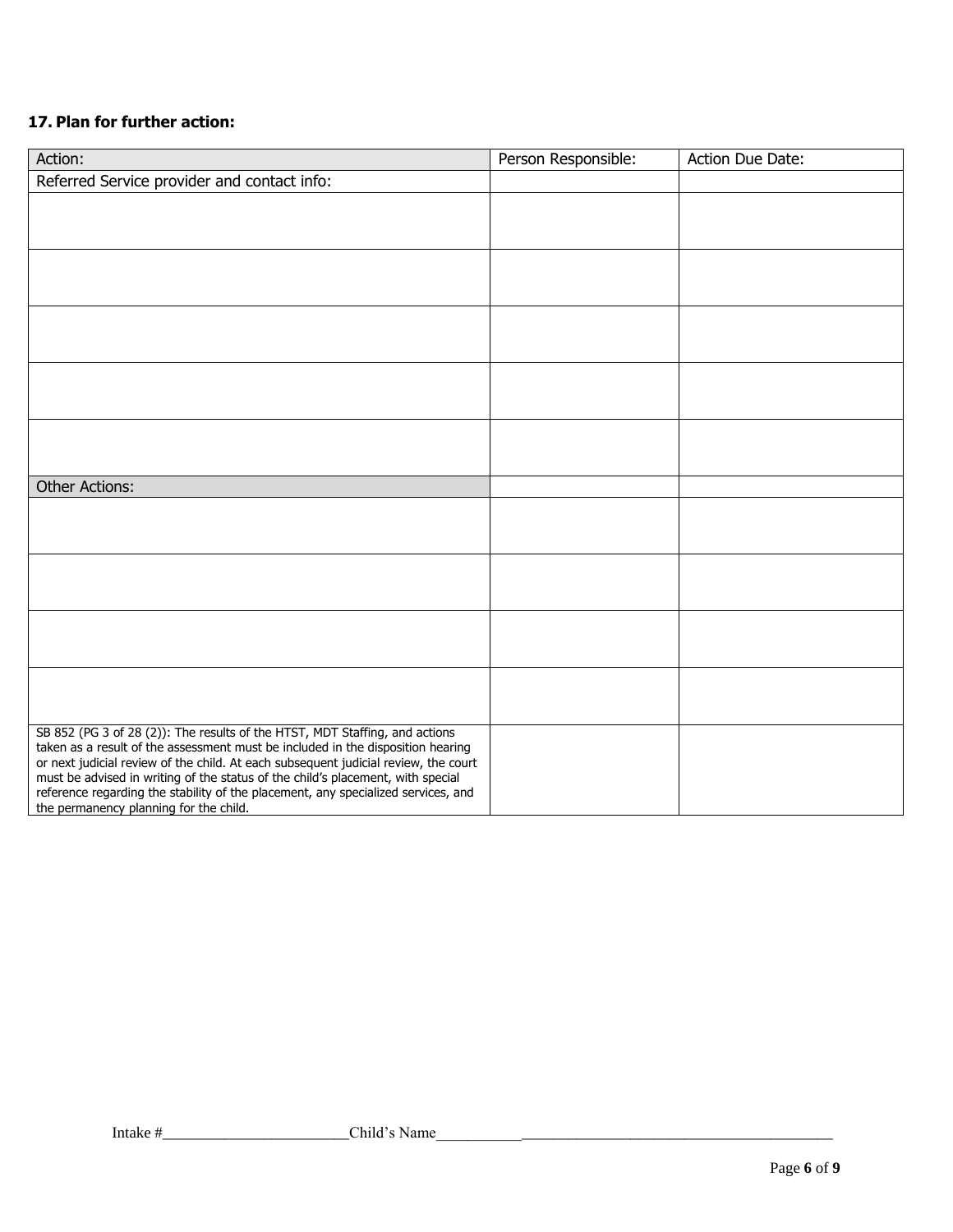## **Signature Sheet**

**Facilitator Name:**  $\sim$ 

## **Facilitator Agency:**

| Agency/Position:   Name: | Signature: | Date: |
|--------------------------|------------|-------|
|                          |            |       |
|                          |            |       |
|                          |            |       |
|                          |            |       |
|                          |            |       |
|                          |            |       |
|                          |            |       |
|                          |            |       |
|                          |            |       |
|                          |            |       |
|                          |            |       |
|                          |            |       |
|                          |            |       |
|                          |            |       |
|                          |            |       |
|                          |            |       |
|                          |            |       |
|                          |            |       |
|                          |            |       |
|                          |            |       |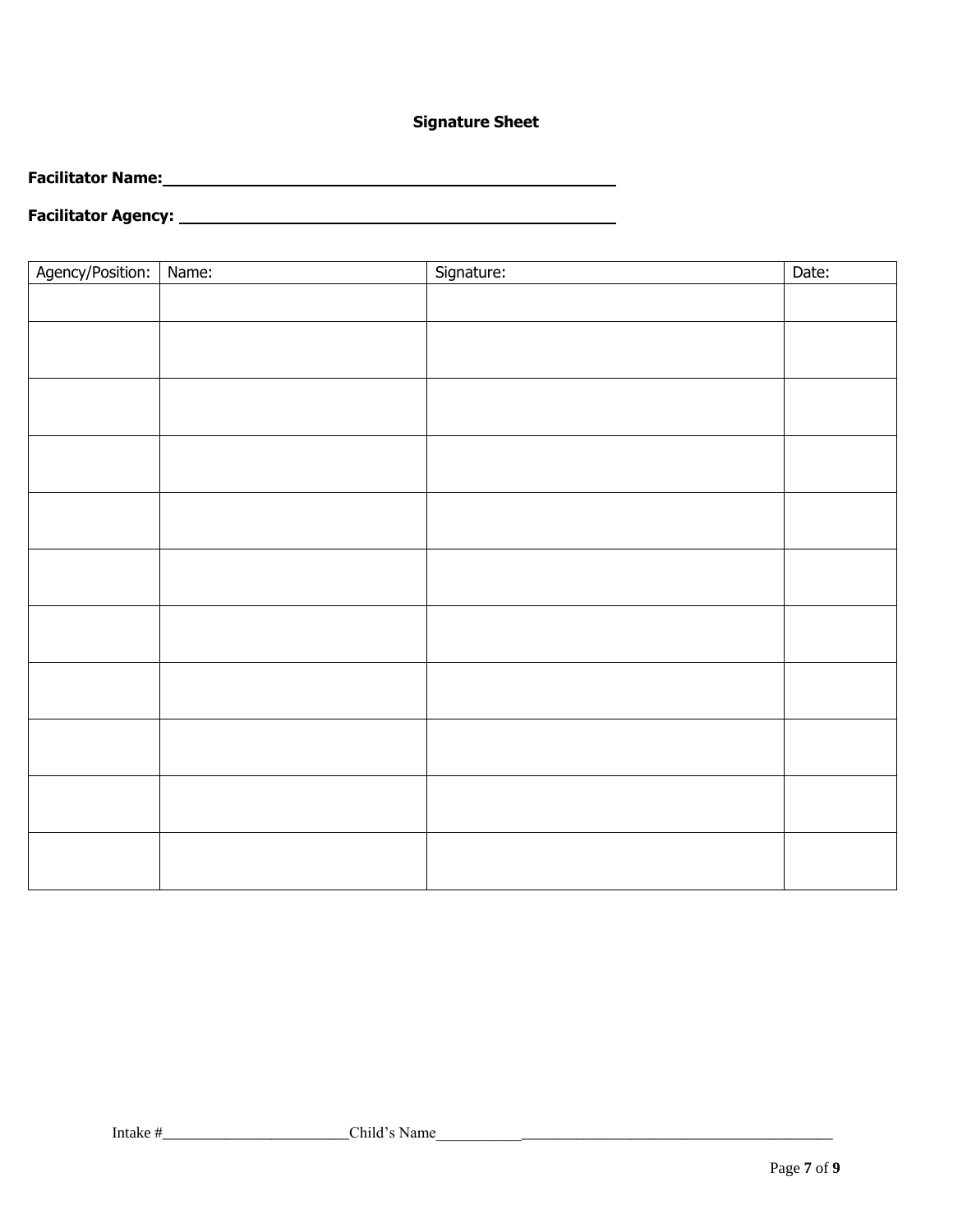#### *Suspected and Verified HT Victims Service Plan Summary to be completed at MDT by facilitator and then forwarded to Regional Human Trafficking Coordinator (RHTC) with this Child Follow Up Method attached.*

## **Child Follow-Up Method (Verified HT only)**

#### *Completed by CPI*

| Community Child's Contact Information:                                                                                                                                                                                               |  |
|--------------------------------------------------------------------------------------------------------------------------------------------------------------------------------------------------------------------------------------|--|
| Child's Alias: <u>Aliance and Alian Alian and Alian Alian Alian Alian and Alian Alian Alian Alian Alian Alian Ali</u>                                                                                                                |  |
| Home Address: National Address and Address and Address and Address and Address and Address and Address and Address and Address and Address and Address and Address and Address and Address and Address and Address and Address       |  |
|                                                                                                                                                                                                                                      |  |
|                                                                                                                                                                                                                                      |  |
|                                                                                                                                                                                                                                      |  |
| Social Media Site:<br><u> Corresponding</u>                                                                                                                                                                                          |  |
| Social Media User Name: _________________________                                                                                                                                                                                    |  |
| <b>Family Contact Information:</b>                                                                                                                                                                                                   |  |
| Legal Guardian Name: _________________________________                                                                                                                                                                               |  |
|                                                                                                                                                                                                                                      |  |
|                                                                                                                                                                                                                                      |  |
| Cell Phone: <u>Call Andrew College and College and College and College and College and College and College and College and College and College and College and College and College and College and College and College and Colle</u> |  |
|                                                                                                                                                                                                                                      |  |
| <b>Preferred Method of Contact:</b><br><b>Home Phone</b><br>l I Cell Phone                                                                                                                                                           |  |
| Email                                                                                                                                                                                                                                |  |
|                                                                                                                                                                                                                                      |  |
| $\sim$ 1 $\sim$ 111 $\sim$ $\sim$ $\sim$ $\sim$ $\sim$                                                                                                                                                                               |  |

Dependent Child Contact Information: DCM Name/Phone/Email: \_\_\_\_\_\_\_\_\_\_\_\_\_\_\_\_\_\_\_\_\_\_\_\_\_\_\_\_\_\_\_\_\_\_\_\_\_ DCM Supervisor Name/Phone/Email**\_\_\_\_\_\_\_\_\_\_\_\_\_\_\_\_\_\_\_\_\_\_\_\_\_\_\_\_** DCM Agency Name\_\_\_\_\_\_\_\_\_\_\_\_\_\_\_\_\_\_\_\_\_\_\_\_\_\_\_\_\_\_\_\_\_\_\_\_\_\_\_\_\_

**6 Month Follow Up Due Date (6 months from Intake Date): \_\_\_\_\_\_\_\_\_\_\_\_\_\_\_\_\_\_\_\_\_\_\_\_\_\_\_\_\_**